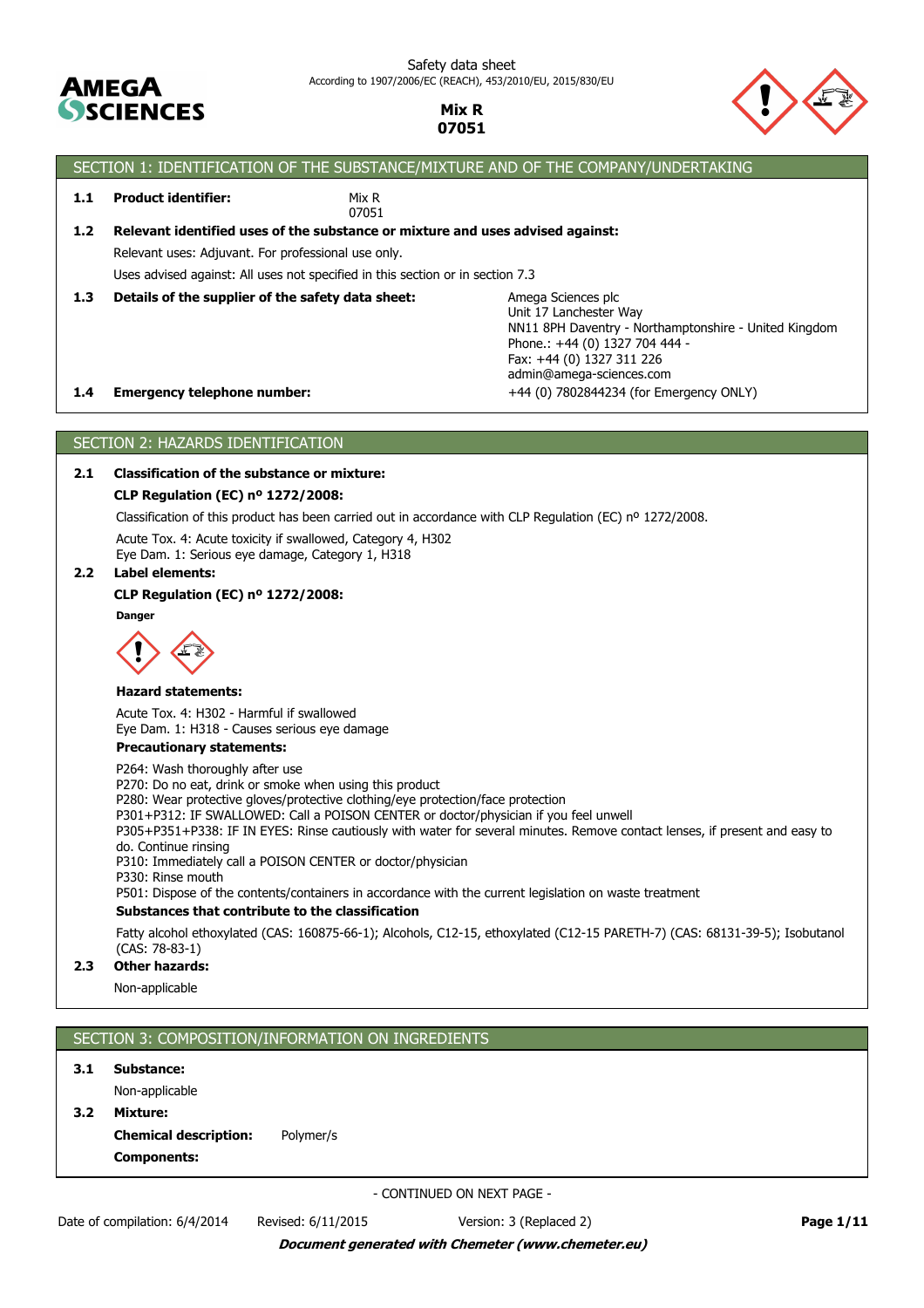



# SECTION 3: COMPOSITION/INFORMATION ON INGREDIENTS (continue)

## In accordance with Annex II of Regulation (EC) nº1907/2006 (point 3), the product contains:

|                                                                           | <b>Identification</b>                                                  |                                               | Chemical name/Classification                                                                                   | Concentration |
|---------------------------------------------------------------------------|------------------------------------------------------------------------|-----------------------------------------------|----------------------------------------------------------------------------------------------------------------|---------------|
| CAS:<br>160875-66-1                                                       |                                                                        | <b>Fatty alcohol ethoxylated</b>              | Self-classified                                                                                                |               |
| EC:                                                                       | Non-applicable<br>Index: Non-applicable<br>REACH: Non-applicable       | <b>Regulation 1272/2008</b>                   | ↷⇦<br>Acute Tox. 4: H302; Eye Dam. 1: H318 - Danger                                                            | $50 - 270%$   |
| CAS:                                                                      | 68131-39-5                                                             |                                               | Alcohols, C12-15, ethoxylated (C12-15 PARETH-7)<br>Self-classified                                             |               |
| EC:<br>500-195-7<br>Index: Non-applicable<br>REACH: 01-2119488720-33-XXXX | Regulation 1272/2008                                                   | Acute Tox. 4: H302; Eye Dam. 1: H318 - Danger | $20 - 30%$                                                                                                     |               |
| CAS:                                                                      | 78-83-1                                                                | Isobutanol                                    | ATP CLP00                                                                                                      |               |
| EC:                                                                       | $201 - 148 - 0$<br>Index: 603-108-00-1<br>REACH: 01-2119484609-23-XXXX | Regulation 1272/2008                          | Eye Dam. 1: H318; Flam. Liq. 3: H226; Skin Irrit. 2: H315; STOT SE 3: H335; STOT SE<br>◆◆◆<br>3: H336 - Danger | $5 - 10%$     |
|                                                                           |                                                                        |                                               | To obtain more information on the risk of the substances consult sections 8, 11, 12, 15 and 16.                |               |

## SECTION 4: FIRST AID MEASURES

## **4.1 Description of first aid measures:**

The symptoms resulting from intoxication can appear after exposure, therefore, in case of doubt, seek medical attention for direct exposure to the chemical product or persistent discomfort, showing the SDS of this product.

# **By inhalation:**

This product is not classified as hazardous through inhalation,however, it is recommended in case of intoxication symptoms to remove the person affected from the area of exposure, provide clean air and keep at rest. Request medical attention if symptoms persist.

#### **By skin contact:**

This product is not classified as hazardous when in contact with the skin. However, in case of skin contact it is recommended to remove contaminated clothes and shoes, rinse the skin or shower the person affected if necessary thoroughly with cold water and neutral soap. In case of serious reaction consult a doctor.

#### **By eye contact:**

Rinse eyes thoroughly with lukewarm water for at least 15 minutes. Do not allow the person affected to rub or close their eyes. If the injured person uses contact lenses, these should be removed unless they are stuck to the eyes, as this could cause further damage. In all cases, after cleaning, a doctor should be consulted as quickly as possible with the SDS of the product.

# **By ingestion/aspiration:**

Request medical assistance immediately, showing the SDS of this product. Do not induce vomiting, but if it does happen keep the head down to avoid aspiration. In the case of loss of consciousness do not administrate anything orally unless supervised by a doctor. Rinse out the mouth and throat, as they may have been affected during ingestion. Keep the person affected at rest.

## **4.2 Most important symptoms and effects, both acute and delayed:**

Acute and delayed effects are indicated in sections 2 and 11.

#### **4.3 Indication of any immediate medical attention and special treatment needed:**

Non-applicable

# SECTION 5: FIREFIGHTING MEASURES

## **5.1 Extinguishing media:**

Product is non-flammable under normal conditions of storage, manipulation and use, containing flammable substances. In the case of inflammation as a result of improper manipulation, storage or use preferably use polyvalent powder extinguishers (ABC powder), in accordance with the Regulation on fire protection systems. IT IS NOT RECOMMENDED to use tap water as an extinguishing agent.

## **5.2 Special hazards arising from the substance or mixture:**

As a result of combustion or thermal decomposition reactive sub-products are created that can become highly toxic and, consequently, can present a serious health risk.

## **5.3 Advice for firefighters:**

Depending on the magnitude of the fire it may be necessary to use full protective clothing and individual respiratory equipment. Minimum emergency facilities and equipment should be available (fire blankets, portable first aid kit,...) in accordance with Directive 89/654/EC.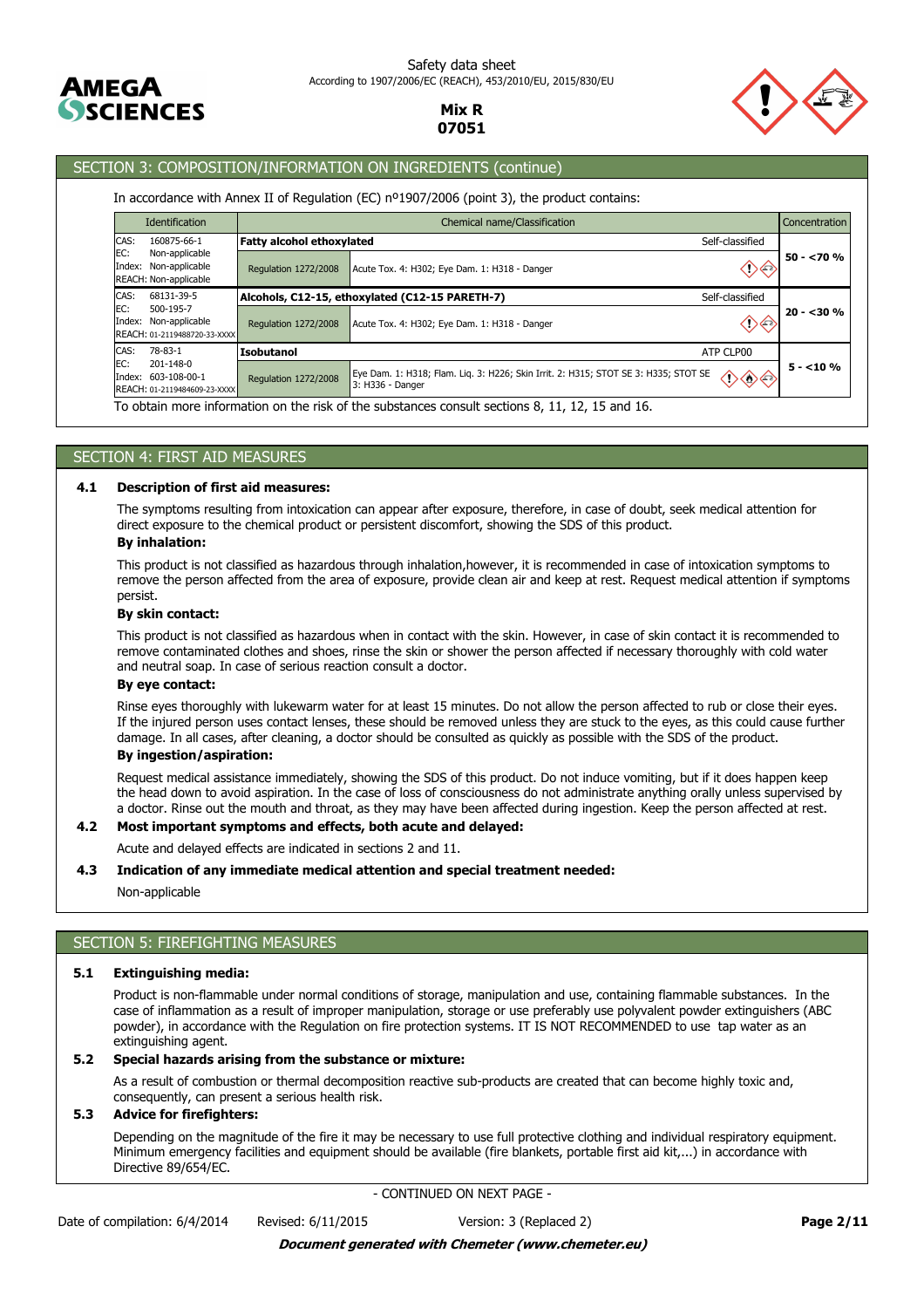



# SECTION 5: FIREFIGHTING MEASURES (continue)

## **Additional provisions:**

Act in accordance with the Internal Emergency Plan and the Information Sheets on actions to take after an accident or other emergencies. Destroy any source of ignition. In case of fire, refrigerate the storage containers and tanks for products susceptible to inflammation, explosion or BLEVE as a result of high temperatures. Avoid spillage of the products used to extinguish the fire into an aqueous medium.

## SECTION 6: ACCIDENTAL RELEASE MEASURES

## **6.1 Personal precautions, protective equipment and emergency procedures:**

Isolate leaks provided that there is no additional risk for the people performing this task. Evacuate the area and keep out those without protection. Personal protection equipment must be used against potential contact with the spilt product (See section 8). Above all prevent the formation of any vapour-air flammable mixtures, through either ventilation or the use of an inertization agent. Destroy any source of ignition. Eliminate electrostatic charges by interconnecting all the conductive surfaces on which static electricity could form, and also ensuring that all surfaces are connected to the ground.

## **6.2 Environmental precautions:**

This product is not classified as hazardous to the environment. Keep product away from drains, surface and underground water.

## **6.3 Methods and material for containment and cleaning up:**

It is recommended:

Absorb the spillage using sand or inert absorbent and move it to a safe place. Do not absorb in sawdust or other combustible absorbents. For any concern related to disposal consult section 13.

# **6.4 Reference to other sections:**

See sections 8 and 13.

# SECTION 7: HANDLING AND STORAGE

## **7.1 Precautions for safe handling:**

A.- Precautions for safe manipulation

Comply with the current legislation concerning the prevention of industrial risks. Keep containers hermetically sealed. Control spills and residues, destroying them with safe methods (section 6). Avoid leakages from the container. Maintain order and cleanliness where dangerous products are used.

B.- Technical recommendations for the prevention of fires and explosions

Avoid the evaporation of the product as it contains flammable substances, which could form flammable vapour/air mixtures in the presence of sources of ignition. Control sources of ignition (mobile phones, sparks,...) and transfer at slow speeds to avoid the creation of electrostatic charges. Avoid projections and pulverizations. Consult section 10 for conditions and materials that should be avoided.

C.- Technical recommendations to prevent ergonomic and toxicological risks

Do not eat or drink during the process, washing hands afterwards with suitable cleaning products.

D.- Technical recommendations to prevent environmental risks

It is recommended to have absorbent material available at close proximity to the product (See subsection 6.3)

## **7.2 Conditions for safe storage, including any incompatibilities:**

A.- Technical measures for storage

| Minimum Temp.: |           |
|----------------|-----------|
| Maximum Temp.: | 40 °C     |
| Maximum time:  | 24 Months |

B.- General conditions for storage

Avoid sources of heat, radiation, static electricity and contact with food. For additional information see subsection 10.5

## **7.3 Specific end use(s):**

Except for the instructions already specified it is not necessary to provide any special recommendation regarding the uses of this product.

- CONTINUED ON NEXT PAGE -

Date of compilation: 6/4/2014 Revised: 6/11/2015 Version: 3 (Replaced 2) **Page 3/11**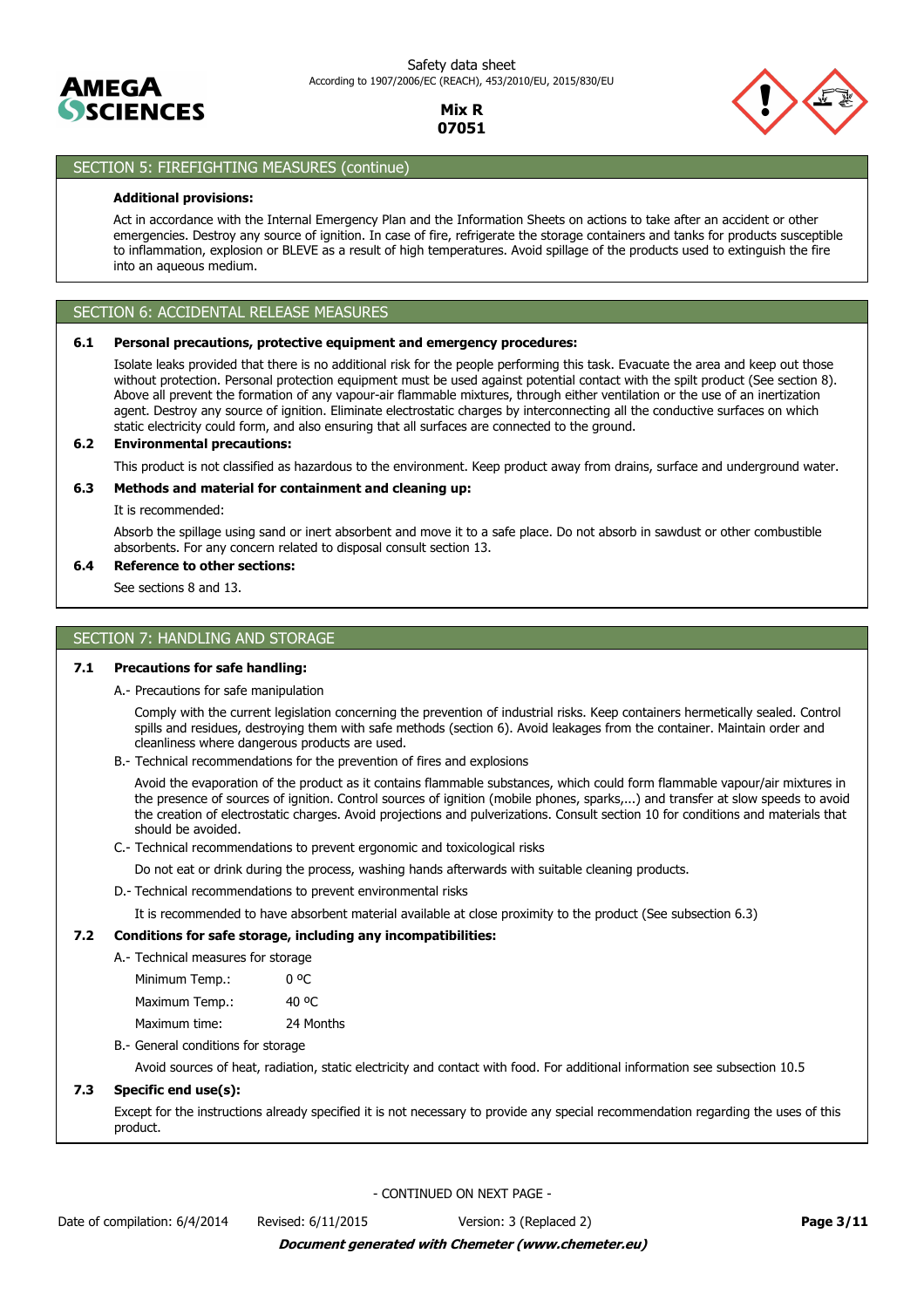



# SECTION 8: EXPOSURE CONTROLS/PERSONAL PROTECTION

## **8.1 Control parameters:**

Substances whose occupational exposure limits have to be monitored in the work environment

There are no environmental limits for the substances contained in the product

# **DNEL (Workers):**

|                                                 |                   | Short exposure |                | Long exposure  |                         |
|-------------------------------------------------|-------------------|----------------|----------------|----------------|-------------------------|
| <b>Identification</b>                           |                   | Systemic       | Local          | Systemic       | Local                   |
| Alcohols, C12-15, ethoxylated (C12-15 PARETH-7) | Oral              | Non-applicable | Non-applicable | Non-applicable | Non-applicable          |
| CAS: 68131-39-5                                 | Dermal            | Non-applicable | Non-applicable | 2080 mg/kg     | Non-applicable          |
| EC: 500-195-7                                   | <b>Inhalation</b> | Non-applicable | Non-applicable | 294 mg/m $3$   | Non-applicable          |
| Isobutanol                                      | Oral              | Non-applicable | Non-applicable | Non-applicable | Non-applicable          |
| CAS: 78-83-1                                    | Dermal            | Non-applicable | Non-applicable | Non-applicable | Non-applicable          |
| EC: 201-148-0                                   | <b>Inhalation</b> | Non-applicable | Non-applicable | Non-applicable | $310$ mg/m <sup>3</sup> |

## **DNEL (General population):**

|                                                 |                   | Short exposure |                | Long exposure       |                |
|-------------------------------------------------|-------------------|----------------|----------------|---------------------|----------------|
| <b>Identification</b>                           |                   | Systemic       | Local          | Systemic            | Local          |
| Alcohols, C12-15, ethoxylated (C12-15 PARETH-7) | Oral              | Non-applicable | Non-applicable | 25 mg/kg            | Non-applicable |
| CAS: 68131-39-5                                 | Dermal            | Non-applicable | Non-applicable | 1250 mg/kg          | Non-applicable |
| EC: 500-195-7                                   | <b>Inhalation</b> | Non-applicable | Non-applicable | $87 \text{ mg/m}^3$ | Non-applicable |
| Isobutanol                                      | Oral              | Non-applicable | Non-applicable | 25 mg/kg            | Non-applicable |
| CAS: 78-83-1                                    | Dermal            | Non-applicable | Non-applicable | Non-applicable      | Non-applicable |
| EC: 201-148-0                                   | Inhalation        | Non-applicable | Non-applicable | Non-applicable      | 55 mg/m $3$    |

## **PNEC:**

| Identification                                  |              |                   |                         |               |
|-------------------------------------------------|--------------|-------------------|-------------------------|---------------|
| Alcohols, C12-15, ethoxylated (C12-15 PARETH-7) | <b>STP</b>   | 10000 mg/L        | Fresh water             | $0.0446$ mg/L |
| CAS: 68131-39-5                                 | Soil         | $1 \text{ mg/kg}$ | Marine water            | 0.0446 mg/L   |
| EC: 500-195-7                                   | Intermittent | 0.0446 mg/L       | Sediment (Fresh water)  | 41.3 mg/kg    |
|                                                 | Oral         | Non-applicable    | Sediment (Marine water) | $41.3$ mg/kg  |
| Isobutanol                                      | <b>STP</b>   | $10 \text{ mg/L}$ | Fresh water             | $0.4$ mg/L    |
| CAS: 78-83-1                                    | Soil         | 0.0699 mg/kg      | Marine water            | $0.04$ mg/L   |
| EC: 201-148-0                                   | Intermittent | $11$ mg/L         | Sediment (Fresh water)  | $1.52$ mg/kg  |
|                                                 | Oral         | Non-applicable    | Sediment (Marine water) | $0.152$ mg/kg |

## **8.2 Exposure controls:**

A.- General security and hygiene measures in the work place

As a preventative measure it is recommended to use basic Personal Protection Equipment, with the corresponding <<CE marking>> in accordance with Directive 89/686/EC. For more information on Personal Protection Equipment (storage, use, cleaning, maintenance, class of protection,…) consult the information leaflet provided by the manufacturer. For more information see subsection 7.1.

All information contained herein is a recommendation which needs some specification from the labour risk prevention services as it is not known whether the company has additional measures at its disposal.

#### B.- Respiratory protection

The use of protection equipment will be necessary if a mist forms or if the professional exposure limits are exceeded.

C.- Specific protection for the hands

| Pictogram                                               | <b>PPE</b>                               | Labelling    | <b>CEN Standard</b> | <b>Remarks</b>                                                                                                                                                                                                    |
|---------------------------------------------------------|------------------------------------------|--------------|---------------------|-------------------------------------------------------------------------------------------------------------------------------------------------------------------------------------------------------------------|
| m<br>$\dot{\mathbf{w}}$<br>Mandatory hand<br>protection | Protective gloves against<br>minor risks | <b>CAT I</b> |                     | Replace gloves in case of any sign of damage. For<br>prolonged periods of exposure to the product for<br>professional users/industrials, we recommend using<br>CE III gloves in line with standards EN 420 and EN |
| - Ocular and facial protection                          |                                          |              |                     |                                                                                                                                                                                                                   |

D.- Ocular and facial protection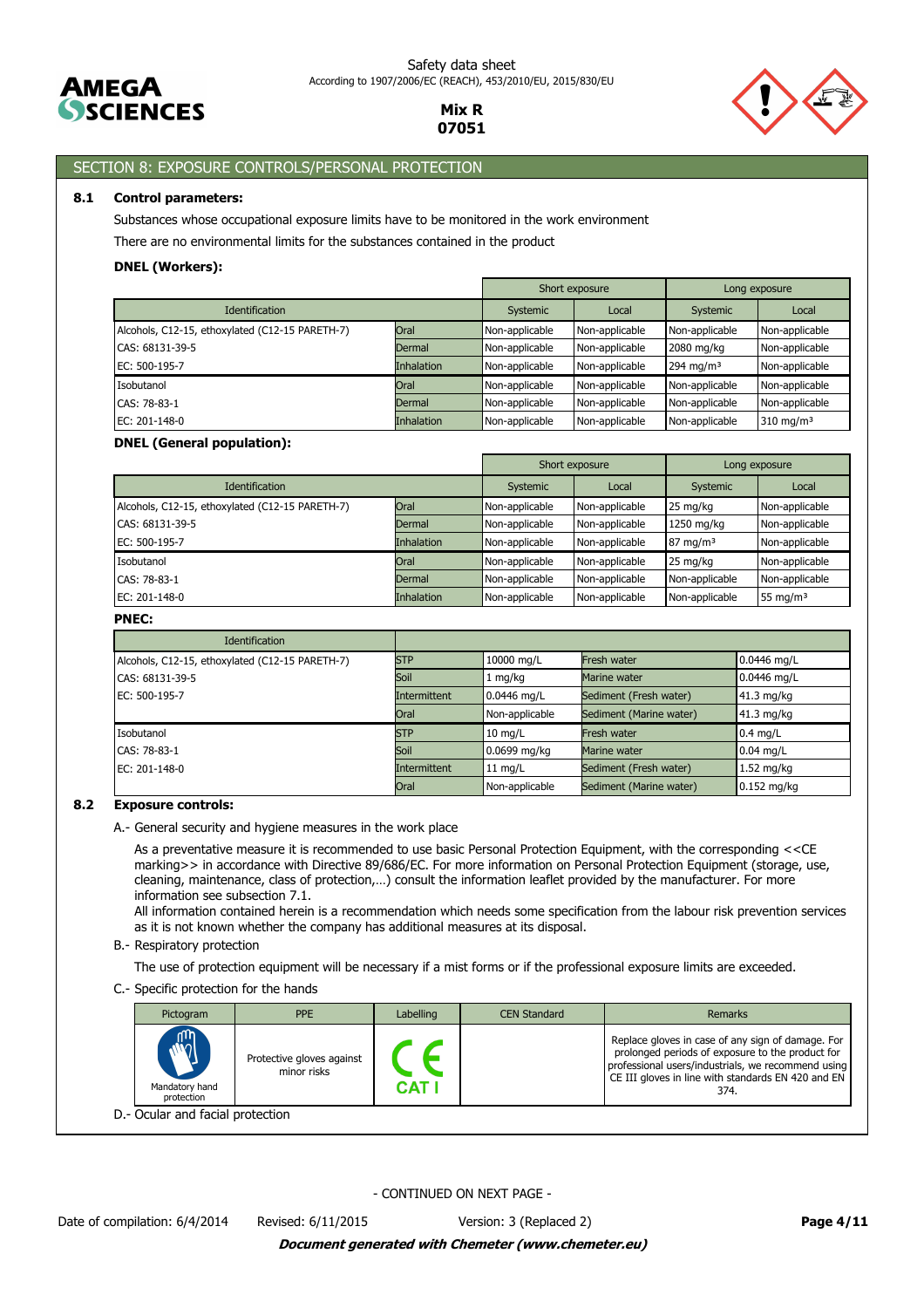

Safety data sheet According to 1907/2006/EC (REACH), 453/2010/EU, 2015/830/EU

> **Mix R 07051**



| SECTION 8: EXPOSURE CONTROLS/PERSONAL PROTECTION (continue)                                                                                                                                                                                                          |                                                                                      |                                       |                                        |                                                                               |      |                                                                                                                                 |
|----------------------------------------------------------------------------------------------------------------------------------------------------------------------------------------------------------------------------------------------------------------------|--------------------------------------------------------------------------------------|---------------------------------------|----------------------------------------|-------------------------------------------------------------------------------|------|---------------------------------------------------------------------------------------------------------------------------------|
| Pictogram                                                                                                                                                                                                                                                            | <b>PPE</b>                                                                           | Labelling                             |                                        | <b>CEN Standard</b>                                                           |      | <b>Remarks</b>                                                                                                                  |
| Mandatory face<br>protection                                                                                                                                                                                                                                         | Panoramic glasses against<br>liquid splash                                           |                                       |                                        | EN 166:2001<br>EN 172:1994/A1:2000<br>EN 172:1994/A2:2001<br>EN ISO 4007:2012 |      | Clean daily and disinfect periodically according to<br>the manufacturer's instructions. Use if there is a<br>risk of splashing. |
| E.- Bodily protection                                                                                                                                                                                                                                                |                                                                                      |                                       |                                        |                                                                               |      |                                                                                                                                 |
| Pictogram                                                                                                                                                                                                                                                            | <b>PPE</b>                                                                           | Labelling                             |                                        | <b>CEN Standard</b>                                                           |      | Remarks                                                                                                                         |
|                                                                                                                                                                                                                                                                      | Work clothing                                                                        | <b>CAT I</b>                          |                                        | EN ISO 13688:2013                                                             |      | For professional use only.                                                                                                      |
| Anti-slip work shoes                                                                                                                                                                                                                                                 |                                                                                      |                                       | EN ISO 20347:2012<br>EN ISO 20344:2011 |                                                                               | None |                                                                                                                                 |
| F.- Additional emergency measures                                                                                                                                                                                                                                    |                                                                                      |                                       |                                        |                                                                               |      |                                                                                                                                 |
| Emergency measure                                                                                                                                                                                                                                                    |                                                                                      | <b>Standards</b>                      |                                        | Emergency measure                                                             |      | <b>Standards</b>                                                                                                                |
| Emergency shower                                                                                                                                                                                                                                                     |                                                                                      | <b>ANSI Z358-1</b><br>ISO 3864-1:2002 | Eyewash stations                       |                                                                               |      | DIN 12 899<br>ISO 3864-1:2002                                                                                                   |
| <b>Environmental exposure controls:</b>                                                                                                                                                                                                                              |                                                                                      |                                       |                                        |                                                                               |      |                                                                                                                                 |
| In accordance with the community legislation for the protection of the environment it is recommended to avoid environmental<br>spillage of both the product and its container. For additional information see subsection 7.1.D<br><b>Volatile organic compounds:</b> |                                                                                      |                                       |                                        |                                                                               |      |                                                                                                                                 |
|                                                                                                                                                                                                                                                                      | With regard to Directive 2010/75/EU, this product has the following characteristics: |                                       |                                        |                                                                               |      |                                                                                                                                 |
| V.O.C. (Supply):                                                                                                                                                                                                                                                     | 6.06 % weight                                                                        |                                       |                                        |                                                                               |      |                                                                                                                                 |
| V.O.C. density at 20 °C:                                                                                                                                                                                                                                             |                                                                                      | 59.39 kg/m <sup>3</sup> (59.39 g/L)   |                                        |                                                                               |      |                                                                                                                                 |
| Average carbon number:                                                                                                                                                                                                                                               | 4                                                                                    |                                       |                                        |                                                                               |      |                                                                                                                                 |
| Average molecular weight:                                                                                                                                                                                                                                            | 74.1 g/mol                                                                           |                                       |                                        |                                                                               |      |                                                                                                                                 |
|                                                                                                                                                                                                                                                                      |                                                                                      |                                       |                                        |                                                                               |      |                                                                                                                                 |

# SECTION 9: PHYSICAL AND CHEMICAL PROPERTIES

# **9.1 Information on basic physical and chemical properties:**

For complete information see the product datasheet.

| Appearance:                                                                                        |                       |  |  |
|----------------------------------------------------------------------------------------------------|-----------------------|--|--|
| Physical state at 20 °C:                                                                           | Liquid                |  |  |
| Appearance:                                                                                        | Not available         |  |  |
| Color:                                                                                             | Not available         |  |  |
| Odor:                                                                                              | Not available         |  |  |
| <b>Volatility:</b>                                                                                 |                       |  |  |
| Boiling point at atmospheric pressure:                                                             | 104 °C                |  |  |
| Vapour pressure at 20 °C.                                                                          | 2129 Pa               |  |  |
| Vapour pressure at 50 °C.                                                                          | 11494 Pa (11 kPa)     |  |  |
| Evaporation rate at 20 °C:                                                                         | Non-applicable $*$    |  |  |
| <b>Product description:</b>                                                                        |                       |  |  |
| Density at 20 °C:                                                                                  | 980 kg/m <sup>3</sup> |  |  |
| *Not relevant due to the nature of the product, not providing information property of its hazards. |                       |  |  |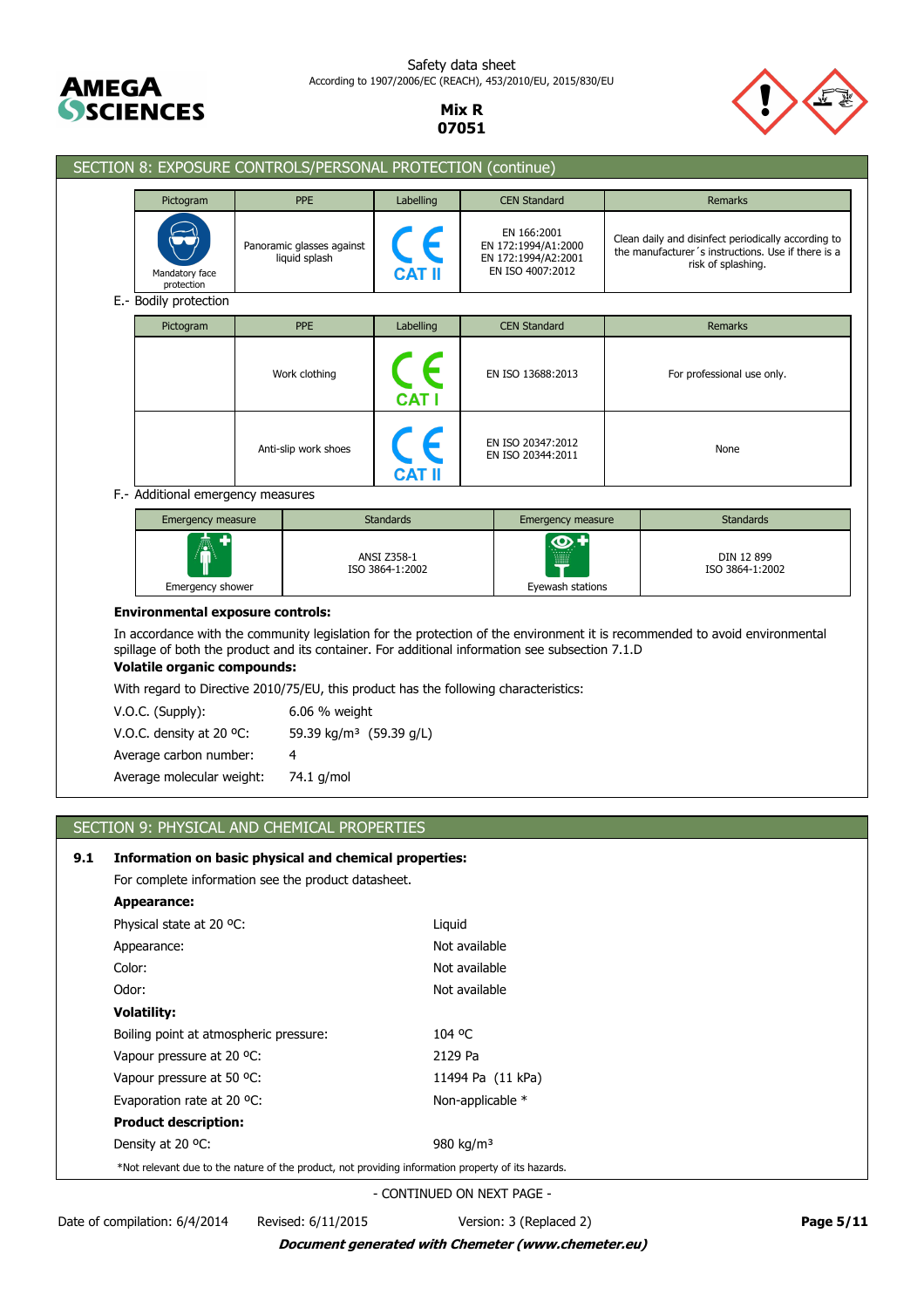

Safety data sheet According to 1907/2006/EC (REACH), 453/2010/EU, 2015/830/EU

> **Mix R 07051**



|     | SECTION 9: PHYSICAL AND CHEMICAL PROPERTIES (continue)                                             |                  |
|-----|----------------------------------------------------------------------------------------------------|------------------|
|     | Relative density at 20 °C:                                                                         | 0.98             |
|     | Dynamic viscosity at 20 °C:                                                                        | Non-applicable * |
|     | Kinematic viscosity at 20 °C:                                                                      | Non-applicable * |
|     | Kinematic viscosity at 40 °C:                                                                      | Non-applicable * |
|     | Concentration:                                                                                     | Non-applicable * |
|     | pH:                                                                                                | Non-applicable * |
|     | Vapour density at 20 °C:                                                                           | Non-applicable * |
|     | Partition coefficient n-octanol/water 20 °C:                                                       | Non-applicable * |
|     | Solubility in water at 20 °C:                                                                      | Non-applicable * |
|     | Solubility properties:                                                                             | Non-applicable * |
|     | Decomposition temperature:                                                                         | Non-applicable * |
|     | Melting point/freezing point:                                                                      | Non-applicable * |
|     | <b>Flammability:</b>                                                                               |                  |
|     | Flash Point:                                                                                       | 65 °C            |
|     | Autoignition temperature:                                                                          | 360 °C           |
|     | Lower flammability limit:                                                                          | Non-applicable * |
|     | Upper flammability limit:                                                                          | Non-applicable * |
| 9.2 | <b>Other information:</b>                                                                          |                  |
|     | Surface tension at 20 °C:                                                                          | Non-applicable * |
|     | Refraction index:                                                                                  | Non-applicable * |
|     | *Not relevant due to the nature of the product, not providing information property of its hazards. |                  |
|     |                                                                                                    |                  |

# SECTION 10: STABILITY AND REACTIVITY

# **10.1 Reactivity:**

No hazardous reactions are expected if the following technical instructions storage of chemicals. See section 7.

# **10.2 Chemical stability:**

Chemically stable under the conditions of storage, handling and use.

# **10.3 Possibility of hazardous reactions:**

Under the specified conditions, hazardous reactions that lead to excessive temperatures or pressure are not expected.

# **10.4 Conditions to avoid:**

Applicable for handling and storage at room temperature:

| Shock and friction | Contact with air | Increase in temperature | <b>Sunlight</b> | Humidity       |
|--------------------|------------------|-------------------------|-----------------|----------------|
| Not applicable     | Not applicable   | Precaution              | Precaution      | Not applicable |
|                    |                  |                         |                 |                |

## **10.5 Incompatible materials:**

| Acids          | Water                | nbustive materials<br><b>On</b> | Combustible materials | <b>Others</b>                 |
|----------------|----------------------|---------------------------------|-----------------------|-------------------------------|
| Not applicable | Nl∩t<br>: applicable | direct impact<br>Avoid          | Not applicable        | Avoid alkalis or strong bases |

## **10.6 Hazardous decomposition products:**

See subsection 10.3, 10.4 and 10.5 to find out the specific decomposition products. Depending on the decomposition conditions, complex mixtures of chemical substances can be released: carbon dioxide (CO2), carbon monoxide and other organic compounds.

# SECTION 11: TOXICOLOGICAL INFORMATION

# **11.1 Information on toxicological effects:**

The experimental information related to the toxicological properties of the product itself is not available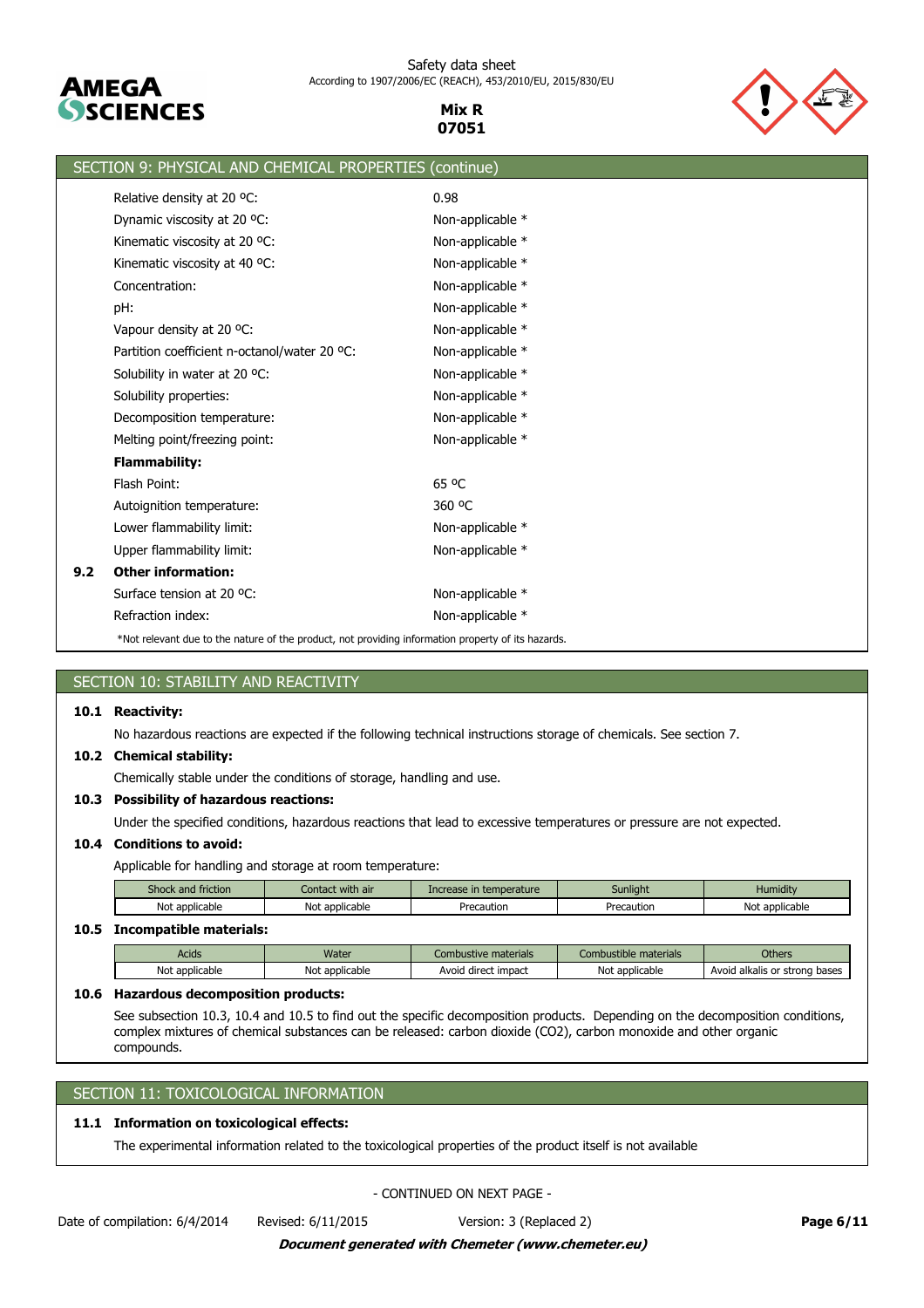



# SECTION 11: TOXICOLOGICAL INFORMATION (continue)

#### **Dangerous health implications:**

In case of exposure that is repetitive, prolonged or at concentrations higher than recommended by the occupational exposure limits, it may result in adverse effects on health depending on the means of exposure:

A.- Ingestion:

- Acute toxicity: The consumption of a considerable dose can cause irritation in the throat, abdominal pain, nausea and vomiting.

- Corrosivity/Irritability: Based on available data, the classification criteria are not met, however, it contains substances classified as dangerous for consumption. For more information see section 3.

B- Inhalation:

- Acute toxicity: Based on available data, the classification criteria are not met, as it does not contain substances classified as dangerous for inhalation. For more information see section 3.

- Corrosivity/Irritability: Based on available data, the classification criteria are not met, however, it contains substances classified as dangerous for inhalation. For more information see section 3.

C- Contact with the skin and the eyes:

- Contact with the skin: Based on available data, the classification criteria are not met, however, it contains substances classified as dangerous for skin contact. For more information see section 3.

- Contact with the eyes: Produces serious eye damage after contact.
- D- CMR effects (carcinogenicity, mutagenicity and toxicity to reproduction):

- Carcinogenicity: Based on available data, the classification criteria are not met, as it does not contain substances classified as dangerous for the effects mentioned. For more information see section 3.

- Mutagenicity: Based on available data, the classification criteria are not met, as it does not contain substances classified as dangerous for this effect. For more information see section 3.

Reproductive toxicity: Based on available data, the classification criteria are not met, as it does not contain substances classified as dangerous for this effect. For more information see section 3.

E- Sensitizing effects:

- Respiratory: Based on available data, the classification criteria are not met, as it does not contain substances classified as dangerous with sensibilizising effects. For more information see section 3.

- Cutaneous: Based on available data, the classification criteria are not met, as it does not contain substances classified as dangerous for this effect. For more information see section 3.

F- Specific target organ toxicity (STOT)-time exposure:

Based on available data, the classification criteria are not met, however, it contains substances classified as dangerous for inhalation. For more information see section 3.

- G- Specific target organ toxicity (STOT)-repeated exposure:
	- Specific target organ toxicity (STOT)-repeated exposure: Based on available data, the classification criteria are not met, as
	- it does not contain substances classified as dangerous for this effect. For more information see section 3.
	- Skin: Based on available data, the classification criteria are not met, as it does not contain substances classified as dangerous for this effect. For more information see section 3.
- H- Aspiration hazard:

Based on available data, the classification criteria are not met, as it does not contain substances classified as dangerous for this effect. For more information see section 3.

# **Other information:**

Non-applicable

#### **Specific toxicology information on the substances:**

| Identification                                  | Acute toxicity         | Genus            |        |
|-------------------------------------------------|------------------------|------------------|--------|
| Fatty alcohol ethoxylated                       | LD50 oral              | 500 mg/kg        | Rabbit |
| CAS: 160875-66-1                                | LD50 dermal            | $>$ 2000 mg/kg   |        |
| EC: Non-applicable                              | <b>LC50</b> inhalation | Non-applicable   |        |
| Alcohols, C12-15, ethoxylated (C12-15 PARETH-7) | LD50 oral              | 500 mg/kg (ATEi) |        |
| CAS: 68131-39-5                                 | LD50 dermal            | $>$ 2000 mg/kg   |        |
| EC: 500-195-7                                   | <b>LC50</b> inhalation | Non-applicable   |        |
| Isobutanol                                      | LD50 oral              | 3350 mg/kg       | Rat    |
| CAS: 78-83-1                                    | LD50 dermal            | 2460 mg/kg       | Rabbit |
| EC: 201-148-0                                   | <b>LC50</b> inhalation | 24.6 mg/L (4 h)  | Rat    |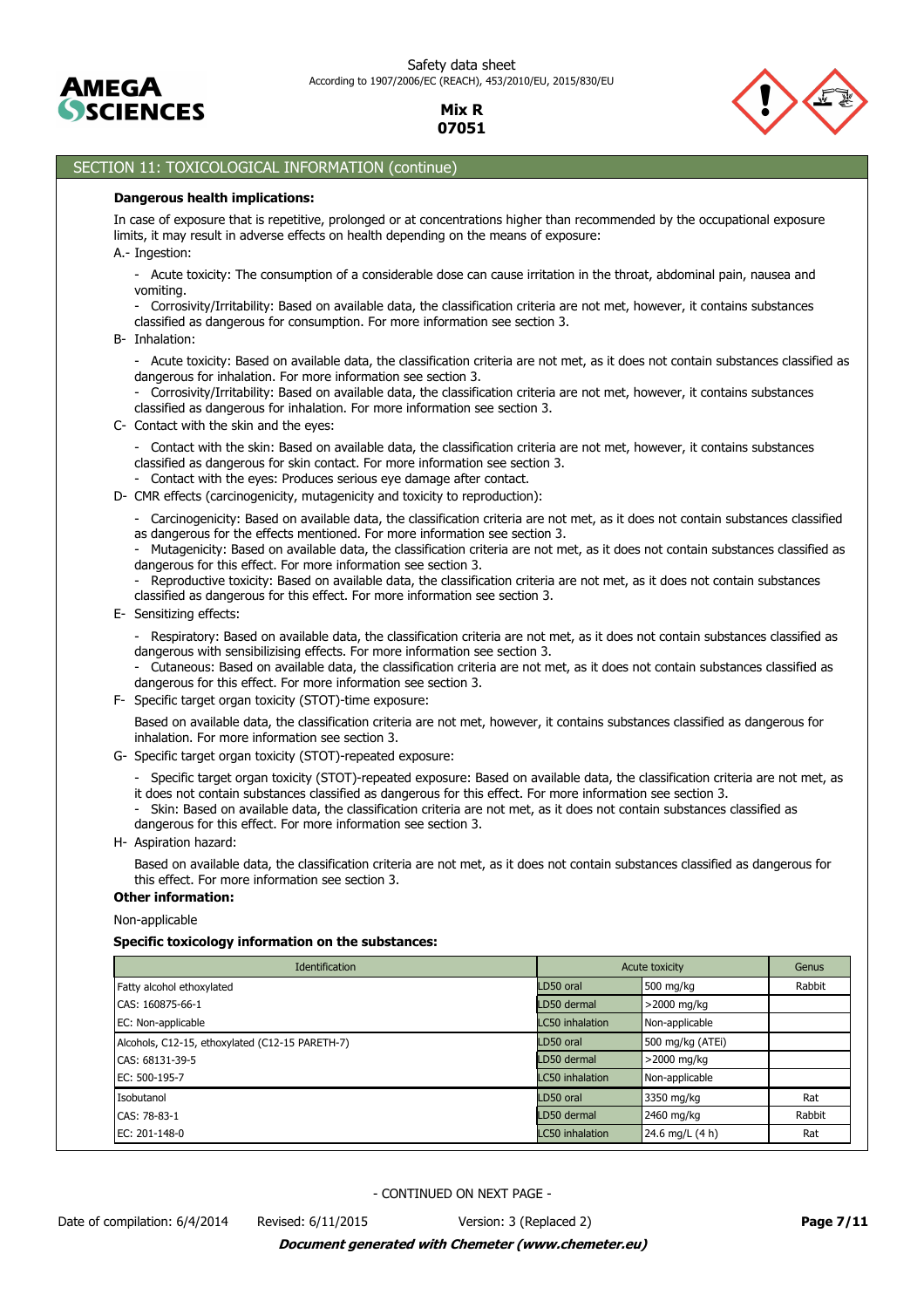



# SECTION 12: ECOLOGICAL INFORMATION

The experimental information related to the eco-toxicological properties of the product itself is not available

## **12.1 Toxicity:**

| <b>Identification</b> | Acute toxicity |                  | Specie                  | Genus      |
|-----------------------|----------------|------------------|-------------------------|------------|
| Isobutanol            | <b>LC50</b>    | 2030 mg/L (96 h) | Carassius auratus       | Fish       |
| CAS: 78-83-1          | <b>EC50</b>    | 1439 mg/L (48 h) | Daphnia magna           | Crustacean |
| EC: 201-148-0         | <b>EC50</b>    | 1250 mg/L (48 h) | Scenedesmus subspicatus | Algae      |

## **12.2 Persistence and degradability:**

| <b>Identification</b> | Degradability    |               | Biodegradability |            |
|-----------------------|------------------|---------------|------------------|------------|
| Isobutanol            | BOD <sub>5</sub> | $0.4$ g O2/g  | Concentration    | $100$ mg/L |
| CAS: 78-83-1          | <b>COD</b>       | $2.41$ g O2/g | Period           | 14 days    |
| EC: 201-148-0         | BOD5/COD         | 0.17          | % Biodegradable  | 90 %       |

## **12.3 Bioaccumulative potential:**

| <b>Identification</b> |  | Bioaccumulation potential |       |  |
|-----------------------|--|---------------------------|-------|--|
| Isobutanol            |  | <b>BCF</b>                |       |  |
| CAS: 78-83-1          |  | Pow Log                   | 0.76  |  |
| EC: 201-148-0         |  | <b>Potential</b>          | i Low |  |

## **12.4 Mobility in soil:**

| <b>Identification</b> | Absorption/desorption |                   | Volatility |                |
|-----------------------|-----------------------|-------------------|------------|----------------|
| Isobutanol            | Koc                   | Non-applicable    | Henry      | Non-applicable |
| CAS: 78-83-1          | Conclusion            | Non-applicable    | Drv soil   | Non-applicable |
| EC: 201-148-0         | Surface tension       | 23780 N/m (25 °C) | Moist soil | Non-applicable |

# **12.5 Results of PBT and vPvB assessment:**

Non-applicable

# **12.6 Other adverse effects:**

Not described

# SECTION 13: DISPOSAL CONSIDERATIONS

#### **13.1 Waste treatment methods:**

| Code | Description                                                                                 | Waste class (Regulation (EU) No<br>1357/2014) |
|------|---------------------------------------------------------------------------------------------|-----------------------------------------------|
|      | It is not possible to assign a specific code, as it depends on the intended use by the user | Dangerous                                     |

#### **Type of waste (Regulation (EU) No 1357/2014):**

HP4 Irritant — skin irritation and eye damage, HP6 Acute Toxicity

#### **Waste management (disposal and evaluation):**

Consult the authorized waste service manager on the assessment and disposal operations in accordance with Annex 1 and Annex 2 (Directive 2008/98/EC). As under 15 01 (2014/955/EC) of the code and in case the container has been in direct contact with the product, it will be processed the same way as the actual product. Otherwise, it will be processed as non-dangerous residue. We do not recommended disposal down the drain. See paragraph 6.2.

## **Regulations related to waste management:**

In accordance with Annex II of Regulation (EC) nº1907/2006 (REACH) the community or state provisions related to waste management are stated

Community legislation: Directive 2008/98/EC, 2014/955/EU, Regulation (EU) No 1357/2014

# SECTION 14: TRANSPORT INFORMATION

## **Transport of dangerous goods by land:**

With regard to ADR 2015 and RID 2015: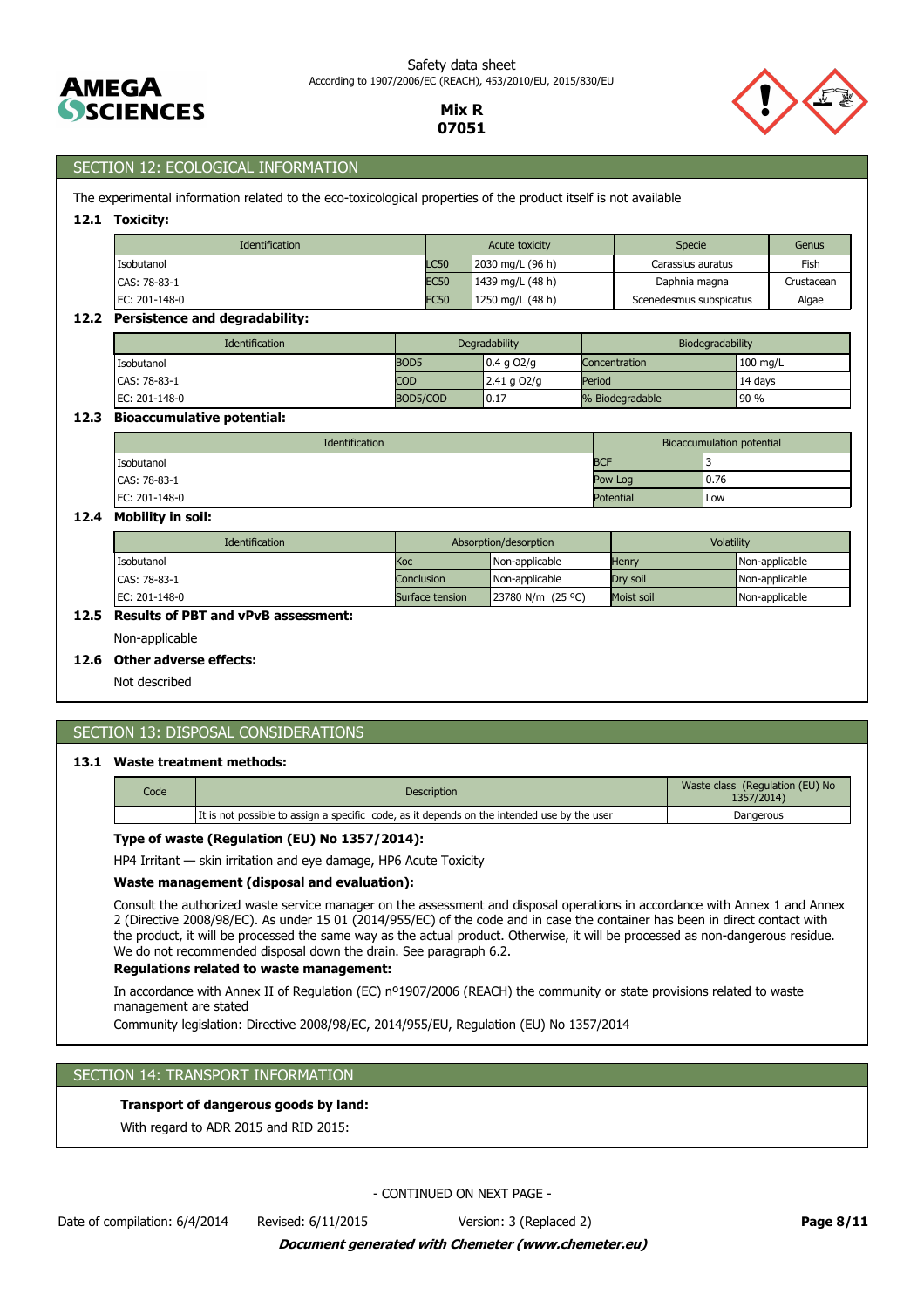

Safety data sheet According to 1907/2006/EC (REACH), 453/2010/EU, 2015/830/EU

> **Mix R 07051**



| SECTION 14: TRANSPORT INFORMATION (continue)                                   |                                  |
|--------------------------------------------------------------------------------|----------------------------------|
| 14.1 UN number:                                                                |                                  |
| 14.2 UN proper shipping name:                                                  | Non-applicable<br>Non-applicable |
| 14.3 Transport hazard class(es):                                               | Non-applicable                   |
| Labels:                                                                        | Non-applicable                   |
| 14.4 Packing group:                                                            | Non-applicable                   |
| 14.5 Dangerous for the                                                         | No                               |
| environment:                                                                   |                                  |
| 14.6 Special precautions for user                                              |                                  |
| Special regulations:                                                           | Non-applicable                   |
| Tunnel restriction code:                                                       | Non-applicable                   |
| Physico-Chemical properties:                                                   | see section 9                    |
| Limited quantities:                                                            | Non-applicable                   |
| 14.7 Transport in bulk according<br>to Annex II of Marpol and<br>the IBC Code: | Non-applicable                   |
| Transport of dangerous goods by sea:                                           |                                  |
| With regard to IMDG 37-14:                                                     |                                  |
| 14.1 UN number:                                                                | Non-applicable                   |
| 14.2 UN proper shipping name:                                                  | Non-applicable                   |
| 14.3 Transport hazard class(es):                                               | Non-applicable                   |
| Labels:                                                                        | Non-applicable                   |
| 14.4 Packing group:                                                            | Non-applicable                   |
| 14.5 Dangerous for the<br>environment:                                         | No                               |
| 14.6 Special precautions for user                                              |                                  |
| Special regulations:                                                           | Non-applicable                   |
| EmS Codes:                                                                     |                                  |
| Physico-Chemical properties:                                                   | see section 9                    |
| Limited quantities:                                                            | Non-applicable                   |
| 14.7 Transport in bulk according<br>to Annex II of Marpol and<br>the IBC Code: | Non-applicable                   |
| Transport of dangerous goods by air:                                           |                                  |
| With regard to IATA/ICAO 2015:                                                 |                                  |
| 14.1 UN number:                                                                | Non-applicable                   |
| 14.2 UN proper shipping name:                                                  | Non-applicable                   |
| 14.3 Transport hazard class(es):                                               | Non-applicable                   |
| Labels:                                                                        | Non-applicable                   |
| 14.4 Packing group:                                                            | Non-applicable                   |
| 14.5 Dangerous for the<br>environment:                                         | No                               |
| 14.6 Special precautions for user                                              |                                  |
| Physico-Chemical properties:                                                   | see section 9                    |
| 14.7 Transport in bulk according<br>to Annex II of Marpol and<br>the IBC Code: | Non-applicable                   |
|                                                                                |                                  |

# SECTION 15: REGULATORY INFORMATION

**15.1 Safety, health and environmental regulations/legislation specific for the substance or mixture:**

Candidate substances for authorisation under the Regulation (EC) 1907/2006 (REACH): Non-applicable

Substances included in Annex XIV of REACH ("Authorisation List") and sunset date: Non-applicable

Regulation (EC) 1005/2009, about substances that deplete the ozone layer: Non-applicable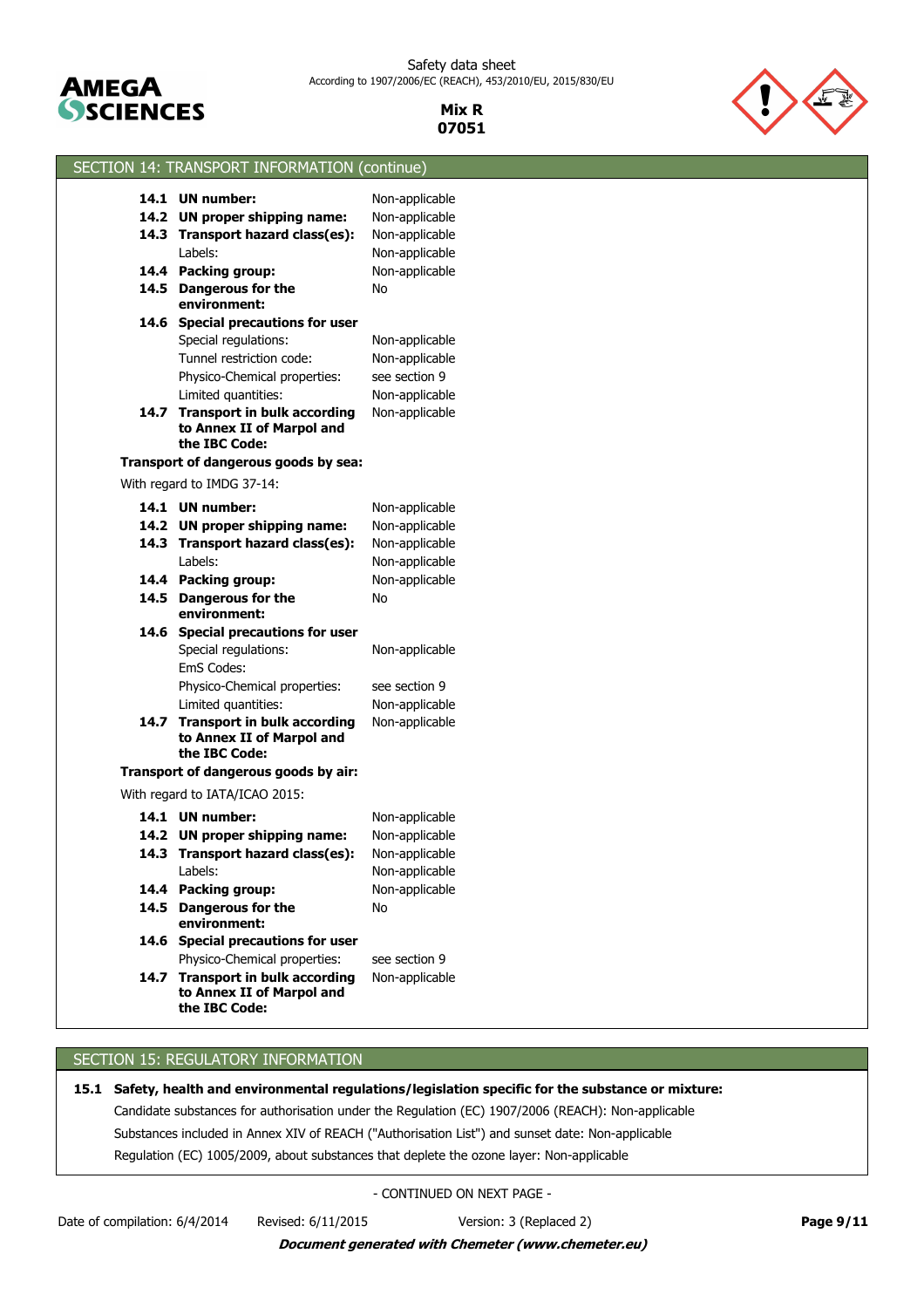



# SECTION 15: REGULATORY INFORMATION (continue)

Article 95, REGULATION (EU) No 528/2012: Non-applicable

REGULATION (EU) No 649/2012, in relation to the import and export of hazardous chemical products: Non-applicable

Non-applicable **Limitations to commercialisation and the use of certain dangerous substances and mixtures (Annex XVII, REACH):**

## **Specific provisions in terms of protecting people or the environment:**

It is recommended to use the information included in this safety data sheet as data used in a risk evaluation of the local circumstances in order to establish the necessary risk prevention measures for the manipulation, use, storage and disposal of this product.

## **Other legislation:**

The product could be affected by sectorial legislation

#### **15.2 Chemical safety assessment:**

The supplier has not carried out evaluation of chemical safety.

# SECTION 16: OTHER INFORMATION

#### **Legislation related to safety data sheets:**

This safety data sheet has been designed in accordance with ANNEX II-Guide to the compilation of safety data sheets of Regulation (EC) Nº 1907/2006 (Regulation (EU) Nº 453/2010, Regulation (EC) Nº 2015/830)

## **Modifications related to the previous security card which concerns the ways of managing risks. :**

CLP Regulation (EC) nº 1272/2008:

- · Pictograms
- · Hazard statements

· Precautionary statements

TRANSPORT INFORMATION:

- · UN number
- · Packing group

#### **Texts of the legislative phrases mentioned in section 2:**

H318: Causes serious eye damage

H302: Harmful if swallowed

#### **Texts of the legislative phrases mentioned in section 3:**

The phrases indicated do not refer to the product itself; they are present merely for informative purposes and refer to the individual components which appear in section 3

#### **CLP Regulation (EC) nº 1272/2008:**

Acute Tox. 4: H302 - Harmful if swallowed

Eye Dam. 1: H318 - Causes serious eye damage

Flam. Liq. 3: H226 - Flammable liquid and vapour

Skin Irrit. 2: H315 - Causes skin irritation

STOT SE 3: H335 - May cause respiratory irritation

STOT SE 3: H336 - May cause drowsiness or dizziness

#### **Classification procedure:**

Eye Dam. 1: Calculation method

Acute Tox. 4: Calculation method

# **Advice related to training:**

Minimal training is recommended to prevent industrial risks for staff using this product, in order to facilitate their comprehension and interpretation of this safety data sheet, as well as the label on the product.

#### **Principal bibliographical sources:**

http://esis.jrc.ec.europa.eu http://echa.europa.eu http://eur-lex.europa.eu

**Abbreviations and acronyms:**